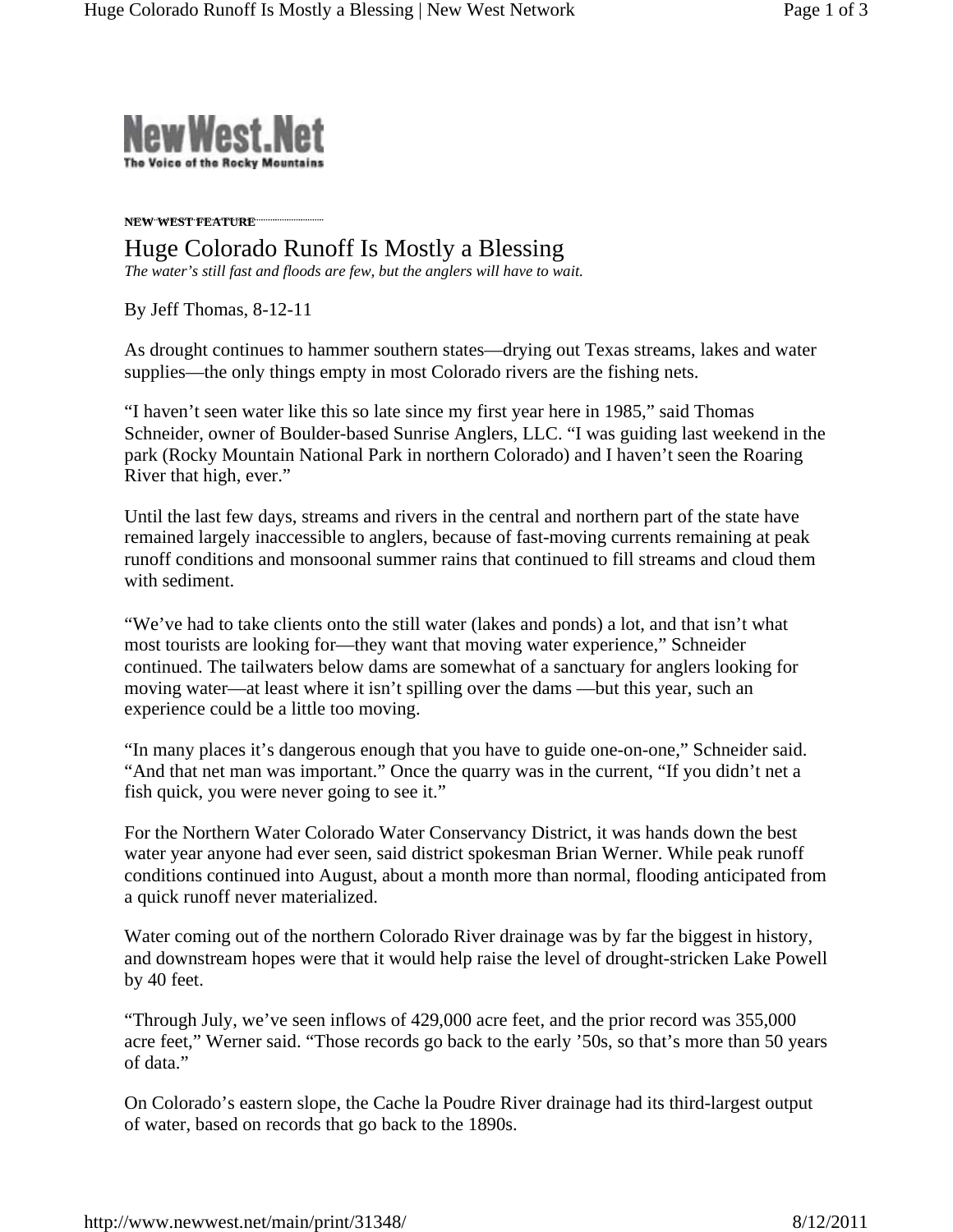An average of 288,000 acre feet of water normally flows into the South Platte River from the Poudre by this time of year, which this year was at 377,000 acre feet by the end of July.

The 1983 record year of 625,000 acre feet produced widespread flooding, and 1980 also produced 406,000 acre feet. But again this year, the runoff continued at a more even pace, with no major flooding events.

"It's the best year ever," Werner reiterated.

Mike Gillespie, the state's snow survey supervisor, said a number of survey sites in northern Colorado reported record breaking snowpack, but even more amazing was how long the snowpack has held.

"We had snowfall occurring about a month later than usual (into late June)," said Gillespie. Subsequently, the runoff, which normally tapers off in July, has lasted into August.

The Tower snow survey location, located on the Continental Divide on Buffalo Pass between Walden and Steamboat Springs, is normally the snowiest in the state and had a record year of about 80 inches of moisture content. Some of the more than 20 feet of snow that had accumulated was still there in the beginning of August, more than a month after a normal melt-out date.

Much of this was predictable, said Colorado State Climatologist Nolan Doesken, though in actuality it may have been difficult to believe how predictable it actually was this year.

The winter storms that blasted northern Colorado—and even the southern mountains had average years—are expected during a La Nina year, a periodic climate fluctuation marked by a cooling of tropical Pacific Ocean water.

"But it has been more typical than typical," Doesken said. "You usually expect some variance (in the storm paths), but except for an early winter storm (that slipped on a more southerly track), there's been no variance."

Even as La Nina faded—and it may be back this fall—the pattern continued to hammer northern Colorado during the spring and summer months, although relenting long enough to allow combines to sweep through a good wheat crop made valuable by global prices.

Meanwhile, Colorado's southern plains continued to suffer exceptional drought, affected by the same high-pressure area that keeps Texas and much of the southern U.S. parched.

Both high precipitation and drought are difficult patterns to break out of during summer months, Doesken said, because these slower-moving storms are highly reliant on the local availability of evaporated water. In effect, the rich get richer and the poor get poorer.

But even in the land of plenty, water is still the one topic worth fighting over. And both the Colorado and the Poudre are sure to be contentious areas as water development continues in the growing state.

The Northern District brings water from the West Slope to eastern Colorado via the Colorado -Big Thompson and Windy Gap projects. This year, the extensive network of reservoirs on